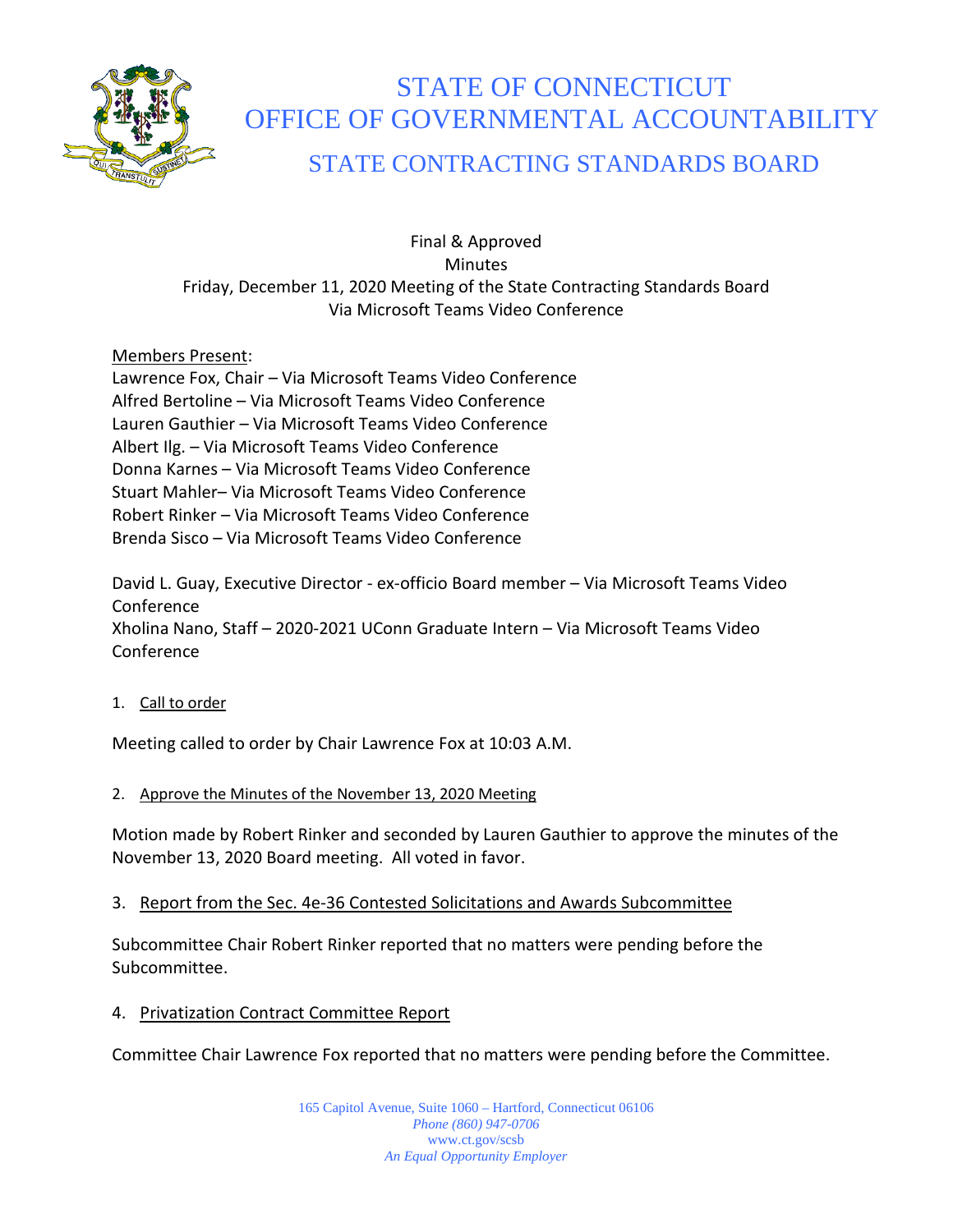#### 5. Work Group Reports

#### a. Report from Audit Work Group

Executive Director David Guay reported for the absent Audit Work Group Chair Thomas Ahneman.

- $\bullet$   $2^{nd}$  notices for the FY 2019 Audit were sent on Friday, November 13, 2020
- All FY 2018 Compliance Reports have been sent out to the agencies.
- All appropriate FY 2018 Compliance Reports have been sent to the Appropriations Committee, the Government Administration and Election Committee, the appropriate Committee of Cognizance for each agency, the State Library, the Senate Clerk, the House Clerk, and the Office of Legislative Research per Public Act No. 19-136.
- Currently preparing to send out the request to the FY 2017 audited agencies for an update on the status of the Board's recommendation.
- Currently preparing to send out to all agencies a communication of our findings concerning, CEE's, results-based accountability and training.

Executive Director Guay requested a vote to ratify and formalize the FY 2019 Audit Extension tentatively provided to the Department of Public Health.

Motion made by Stuart Mahler and seconded by Robert Rinker to ratify and formalize an extension for the FY2019 Audit of the Department of Public Heath (DPH). All voted in favor.

#### b. Data Analysis Work Group

Data Analysis Work Group Chair Alfred Bertoline stated that they have been quite busy.

Mr. Bertoline reported the Work Group is continuing its work on a benchmarking study and has met with Professor Mohamad Alkadry, Department Head of the UConn Department of Public Policy. The Work Group is in the process of obtaining data from the Core-CT system. The Work Group reviewed the benchmarking criteria in the draft questionnaire to the agencies. Chair Bertoline reported that the benchmarking criteria will be refined and again when the data is acquired.

Chair Bertoline reported that an informal request to the Office of Policy and Management for assistance with the STARS Analytical Tool for the Core-CT data came back with a negative response.

Data Analysis Work Group Chair Bertoline motioned seconded by Robert Rinker that the Board pursuant to the provisions in Connecticut General Statute Section 4e-3, request that the Office of Policy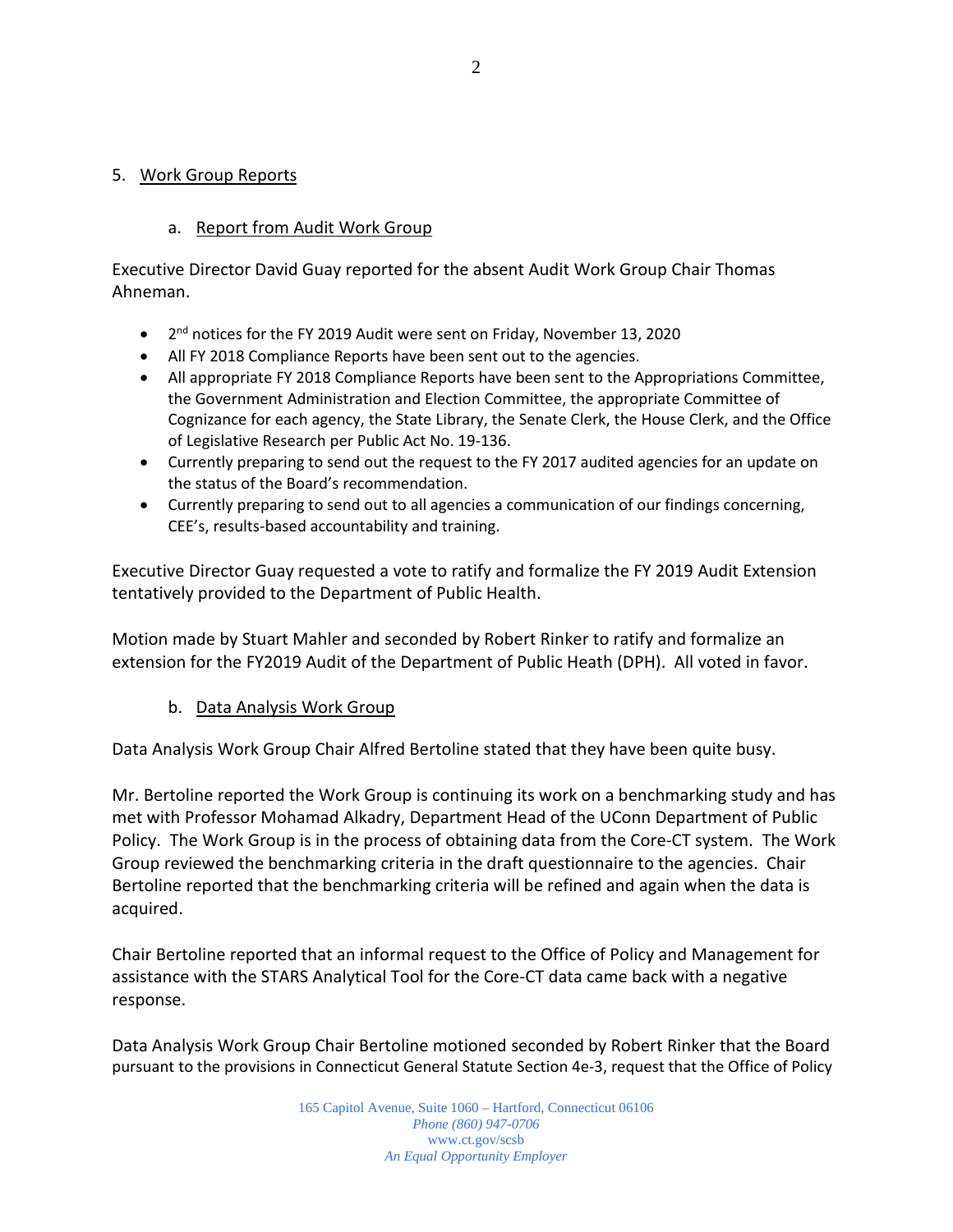and Management, as the holder and manager of the analytical tools for examination of Core-CT financial data, provide the following information:

#### **For the last five completed fiscal years, by agency.**

Total number of purchasing orders (1)

Total number of change orders (2)

Total number of purchasing orders issued by other departments under delegated authority (3) Total value of purchasing orders (4)

Total value of purchasing orders issued by other departments under delegated authority (5)

Total value of purchasing undertaken through a p-card program (6)

Total procurement spending (7)

Total number of letters of interest to determine the field of suppliers available and interested (8)

Total number of letters or proposals of qualification used to prequalify suppliers (9)

Total number of requests for quotes (10)

Total number of requests for proposals (11)

Total number of competitive negotiations (12)

Total number of emergency contracts (13)

Total value of emergency procurement (14)

Total number of sole source contracts (15)

Total number of sole source contracts over formal threshold (16)

Total value of sole-source contracts (17)

Total number of protests (18)

Total number of protests determined in agency's favor (19)

#### **For the last five completed fiscal years, by agency, what percentage of procurement spending "falls into" the following general categories?**

Goods :  $\qquad \qquad$  (1) Services :  $\qquad \qquad (2)$ Construction : (3) Other (please, specify) :  $\_\_$  (4) Total :  $100\%$ 

#### **For the last five completed fiscal years, by agency, long-term contracts - information regarding agency contracting practices:**

Length of initial contract (in months) (1) Length of the extension (in moths) (2) Number of extensions allowed (3)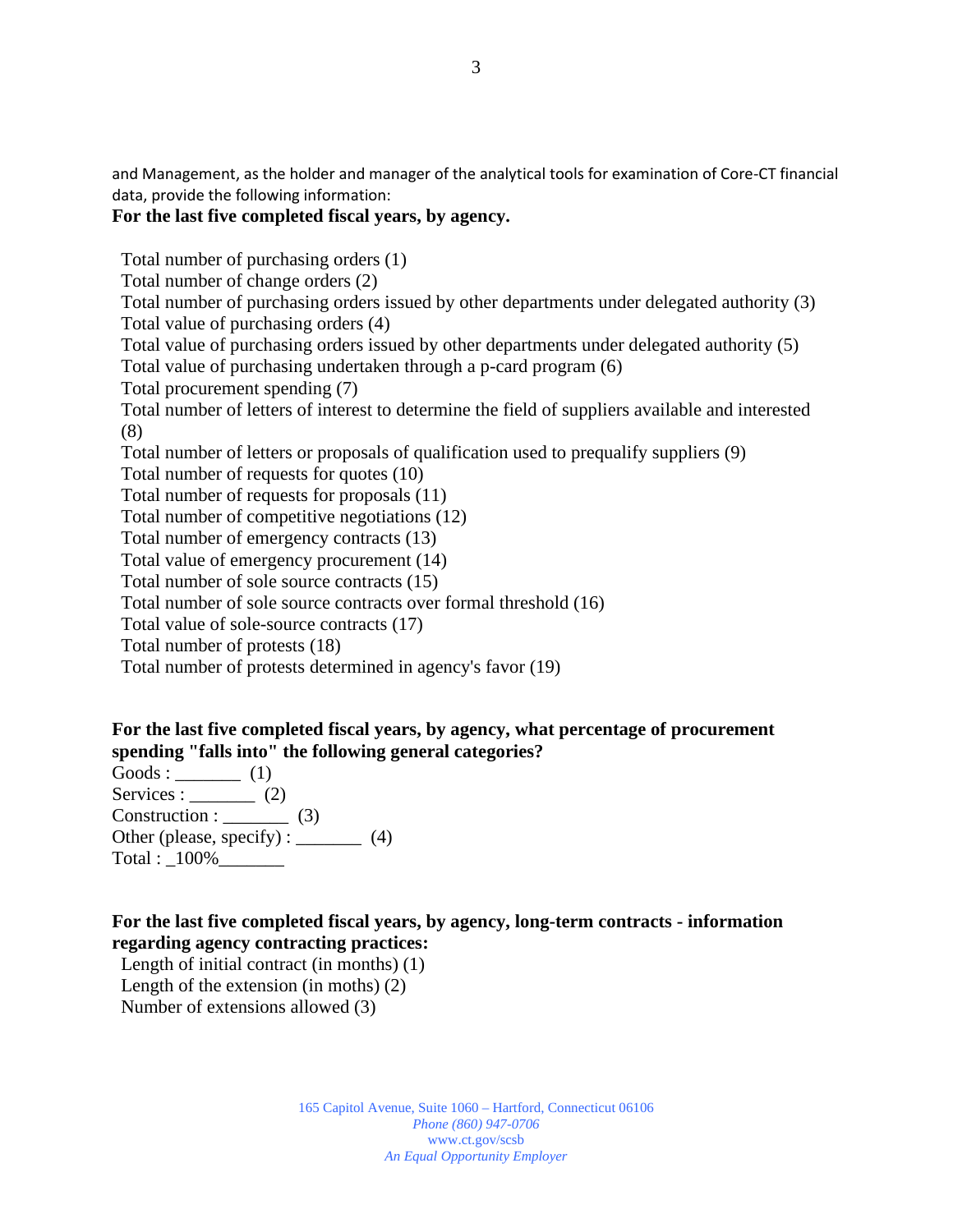# **Sec. 4e-3. Exercise of rights, powers, duties and authority relating to the procurement policies of the state by the board.**

(b) Notwithstanding any provision of chapter 14 upon request by the board, each state contracting agency, including institutions of higher education, shall provide the board, in a timely manner, with such procurement information as the board deems necessary. The board shall have access to all information, files and records related to any state contracting agency in furtherance of the board's duties, as described in this section and sections 4e-4 to 4e-47, inclusive. Nothing in this section shall be construed to require the board's disclosure of documents that are exempt from disclosure pursuant to chapter 14.

Stuart Mahler asked a question about the origins of the list. Executive Director Guay replied that it came from Professor Alkadry's prior national studies. He further stated that some of that information is not in Core-CT, but the list is a full ask and we want as much information as possible. Explaining that he would expect to go back to Carol Wilson and the BizNet system and finally the questionnaire would go out to the agencies for a three-pronged approach.

Donna Karnes commented that she thought it was STARS we were looking for data and someone from OPM would go into STARS and provide the information. Explaining we have access to Core-CT data, Chair Bertoline explained that Core-CT is not functional for analytical analysis, that is the reason for going to OPM to go through STARS.

Brenda Sisco asked if this was an FOI request? Executive Director Guay explained that it is under the authority the Board has under C.G.S. Section 4e-3. Ms. Sisco commented that this is a monumental task, suggesting getting bits and pieces at a time. Ms. Sisco asked if this was the same issue that someone from OPM recently wrote us back, that we need to go to each agency for the information? Executive Director stated it was the same issue.

Chair Fox stated he understood Ms. Sisco's concern. Chair Fox added that our understanding is that some of the data is not in Core-CT and thus unable to be pulled from Core-CT using the STARS analytical tools and we are not asking OPM to compile that data by hand, so our assumption is that it is not a monumental task. Chair Fox further added that someone who understands the STARS system has to query it.

Chair Fox asked Mr. Bertoline to explain to the Board and all those watching or listening in why the data is necessary. Mr. Bertoline explained that the Data Analysis Work Group wants to do a benchmarking study based upon Professor Alkadry's previous national studies. Mr. Bertoline further stated that the Work Group's thought is to first take Connecticut as a whole and compare it to the national statistics and see where Connecticut falls, which allows the Board to pursue areas of concern. Then with data from each agency we can do a state-wide study of internal benchmarking, agency against agency.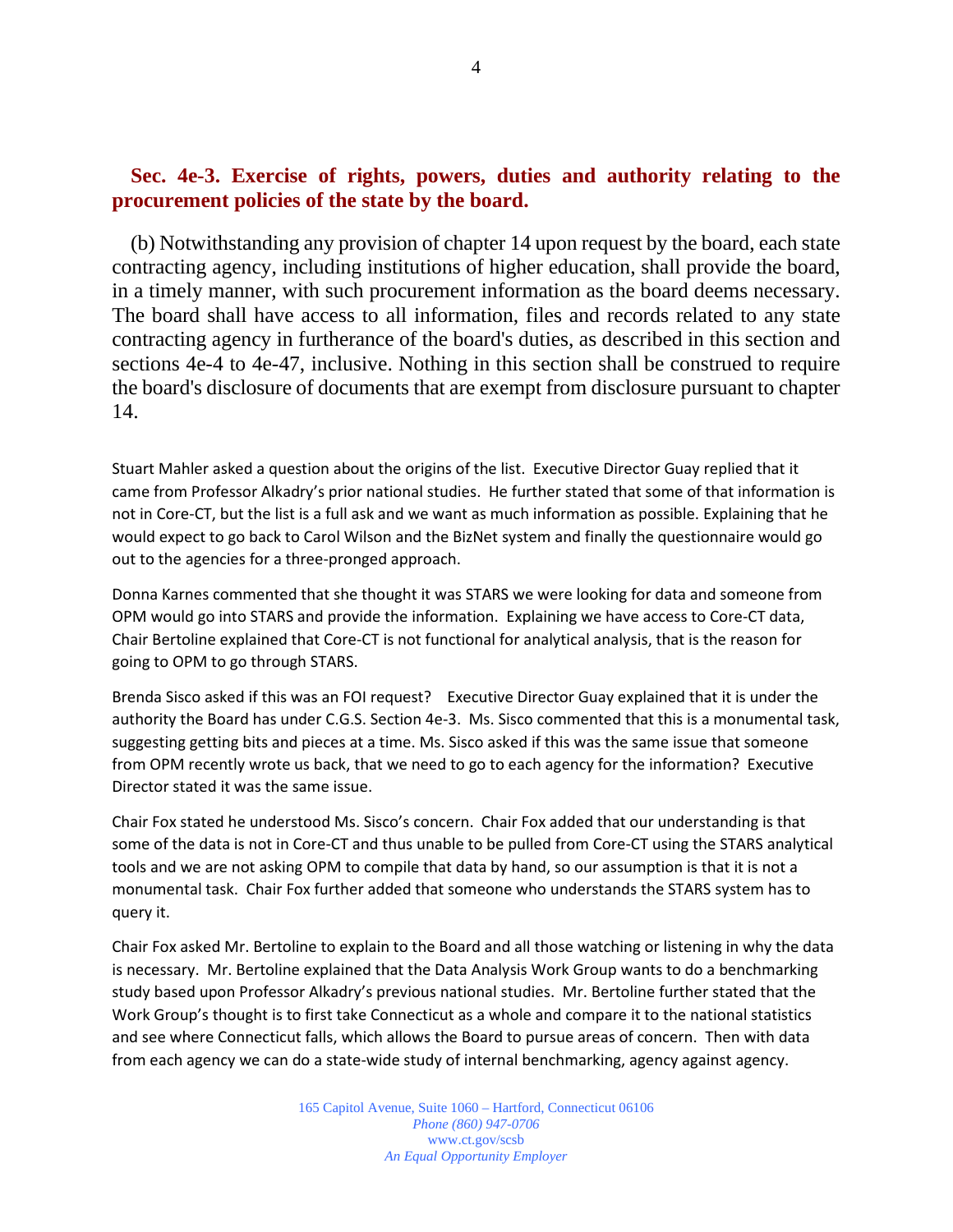Before the vote Ms. Sisco offered that she is not in favor of such a big ask and will vote no. Ms. Sisco believes OPM will have a big problem along with going into a Legislative session, and we should be realistic with our request.

Chair Fox expressed that he would be supporting the motion, his assumption in supporting the motion is that the STARS tool makes this request easy, Chair Fox added that if he is wrong OPM will tell us. Chair Fox further added that he is assuming that this is not a big work burden and the information will be powerful information to help us focus on where we can improve procurement in the State of Connecticut.

Lauren Gauthier offered to split the difference, asking If we have or can have access to the STARS system. Ms. Gauthier noted that then we wouldn't have to have OPM do this for us. Mr. Bertoline responded that we could have access, but the complexity of the system and the learning curve for the Board is beyond what we can do and OPM has the experts.

Chair Fox called for a vote on the motion that the Board pursuant to the provisions in Connecticut General Statute Section 4e-3, request that the Office of Policy and Management, as the holder and manager of the analytical tools for examination of Core-CT financial data, provide the information requested.

Voting yes:

Lawrence Fox, Chair Alfred Bertoline Donna Karnes Stuart Mahler Robert Rinker

Voting no:

Lauren Gauthier Brenda Sisco

Abstaining:

Albert Ilg

Motion passed four in favor, two opposed and one abstention.

#### 6. Report of Special Committee on Dillon Stadium contracts

Chair Fox introduced the agenda item, that is before the Board is the final report and asked for a motion prior to discussion.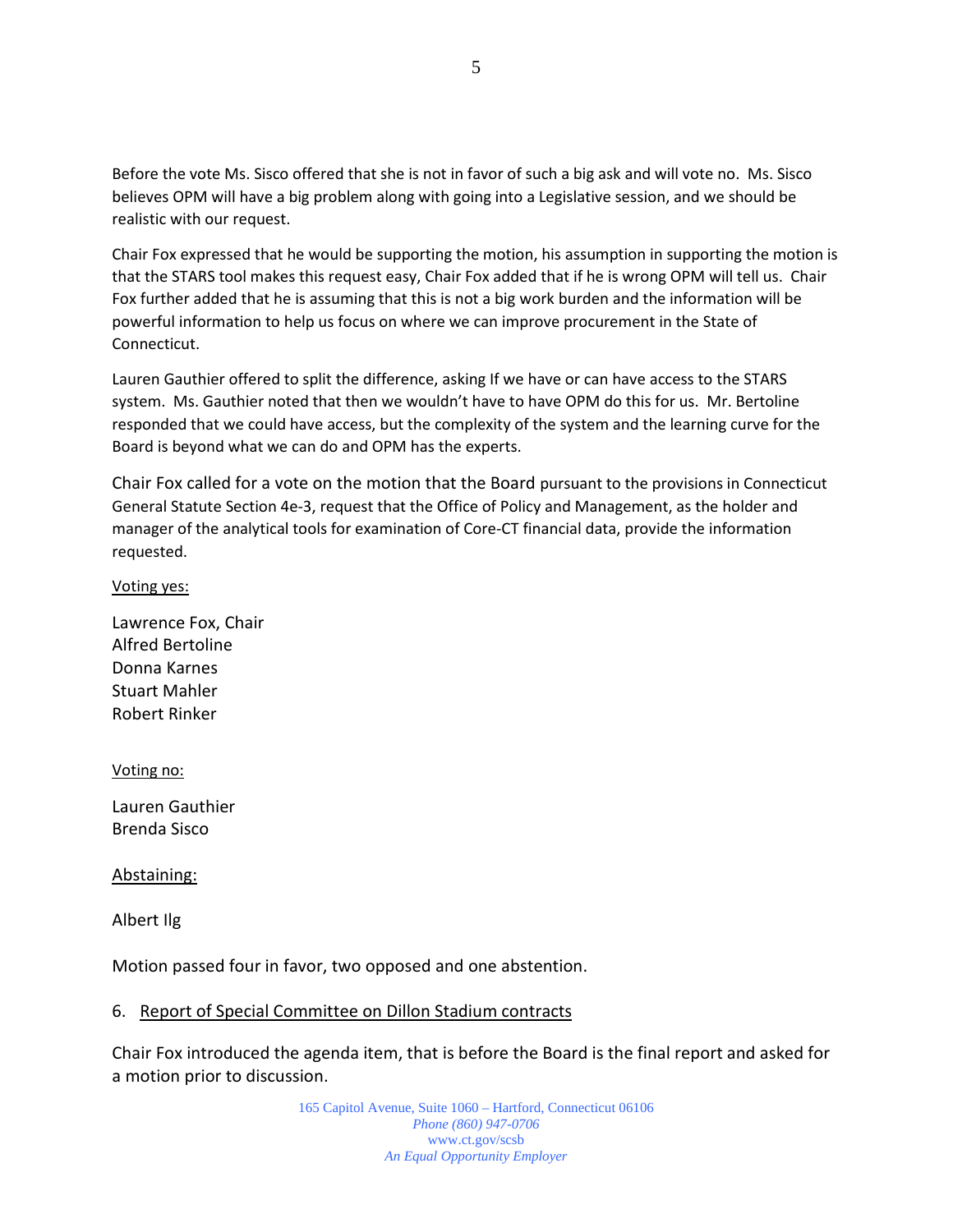Motioned made by Lauren Gauthier and seconded by Alfred Bertoline to approve the report.

Chair Fox asked Robert Rinker to inform the Board of what was received from CRDA and what is new in the final report from the draft.

Mr. Rinker began by expressing thanks to Chair Fox and Executive Director Guay for their leadership in the matter. Mr. Rinker also thanked the members of the special committee, Lauren Gauthier, Brenda Sisco, Jean Morningstar and Alfred Bertoline as a late addition.

Mr. Rinker directed the Board to the additional recommendation added to the report.

13. (Post Comment Recommendation) The Board of CRDA has the fiduciary responsibility to comply with laws and regulations but also to avoid any activity which would imply the slightest chance of contracting improprieties. We recommend the Board review its governance policies and procedures and make changes, if any, to ensure that the highest standards of transparency, accountability, security, and trust prevail for the benefit of the taxpayers of the State of Connecticut.

Mr. Rinker directed the Board to the response to the draft from CRDA and an attachment from CRDA Chairperson Suzanne Hopgood.

State Contracting Review Board Role of CRDA Board during Dillon Work {Read by CRDA Chair Suzanne Hopgood at [CRDA's]Board Meeting 11-19-20) For the record, it's important to note that the CRDA Board was fully engaged with the decision to go forward with the demolition and preliminary design work for Dillon Stadium recognizing that the work was critical for public safety but also the construction schedule. The building was partially condemned and a public safety hazard and there was also a real possibility that we would lose the first season of soccer if the work were held up much longer. On more than one occasion, staff presented the ongoing issues and overall dilemma to the appropriate Board committee and other members in full session. There is no surprise here. First, the Hartford City Council approved the deal and all terms were agreed to by all the parties; secondly, we had a contract with the city to build the stadium with its own performance expectations; and third, we had conversation with then State Budget officials and were planning on asking for an amendment to the state bond commission if it was determined to be necessary. Its admittedly difficult to balance process and project, but that is why a quasi-agency, with some business assessment, is assigned projects as difficult as Dillon. One final note: all dollars are accounted for and in fact, the Board specifically asked our independent auditors, Cohn Reznick, to report back to the Board on this project. Dillon has now been in use for nearly two years contributing to the renewal of the neighborhood and the city.

Mr. Rinker noted that he considers it a little rewrite of history. Adding what occurred here was originally there was going to be tri-partite agreement that included CRDA. But that did not happen, there were term sheets in place that were never finalized. The finalization did not take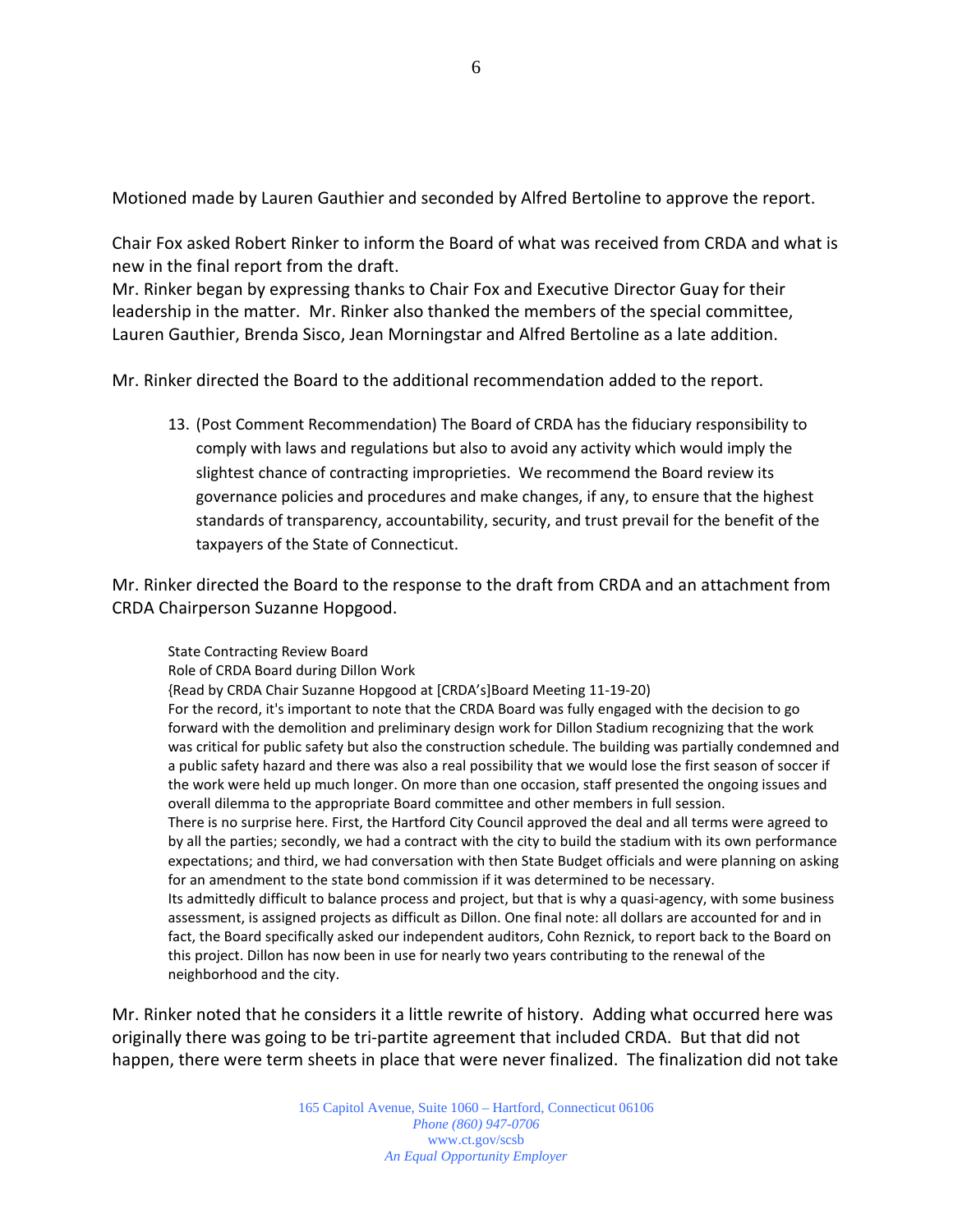place until February of 2019 after the expenditure, according to the Auditors of Public Accounts, of four million dollars.

Mr. Rinker led the Board through a review of the CRDA responses to the draft report. In paragraph #1 of the letter, CRDA described the RFP as an advisory exercise. If that was the intent of the CRDA, they may want to have considered a Request for Information (RFI). An RFI would have allowed the CRDA to better prepare the RFP for Dillon stadium. The Board would also note that the short turnaround on responding to the RFP may not have allowed prospective proposers to do their due diligence on the state of repair needed for Dillon stadium.

In paragraph #2, CRDA states that SCSB did not have jurisdiction. The issue of jurisdiction ran to who were the parties to the contracts. The term sheets as described in the body of this report showed that there was to be a contractual relationship between CRDA and HSG. It is disingenuous to say otherwise. Why then would the City's Common Council take action in February 2019 to change that relationship to one between the City and the Hartford Athletic, LLC from the tri-partite agreement between the City, CRDA and HSG previously approved by CRDA's Board and the City's Common Council.

Mr. Rinker commented that CRDA said that Dillon Stadium was in such a dilapidated condition that they had to move quickly because it was a public safety hazard. Mr. Rinker added that if it was a public safety hazard, why not just put a fence around it and that responsibility was the City of Hartford. Mr. Rinker made a comment about the RFP, that if the stadium was in such a dilapidated condition and you had only a thirty-day turnaround, what was the due diligence that the proposers could possibly do without knowing what condition the stadium was in.

In paragraph #5, CRDA states, "While the City and CRDA had signed agreements, the signatures on the City-HSG were held up though all material terms and approvals were finalized. Waiting was risking the project's success." The Board feels that not waiting put taxpayers' dollars at risk. As stated above, the contractual relationships were not changed until February 2019. The Board acknowledges CRDA's commitment going forward with projects in that it will not do so without signed contracts.

In paragraph #6, CRDA stated that the signatures were held up because of the impermissible campaign contributions. Again, as stated above, the impermissible campaign contribution held up the execution of the contract because CRDA was party to the contract(s). If as described in paragraph #6, the contract was between City and HSG, there would be no need to be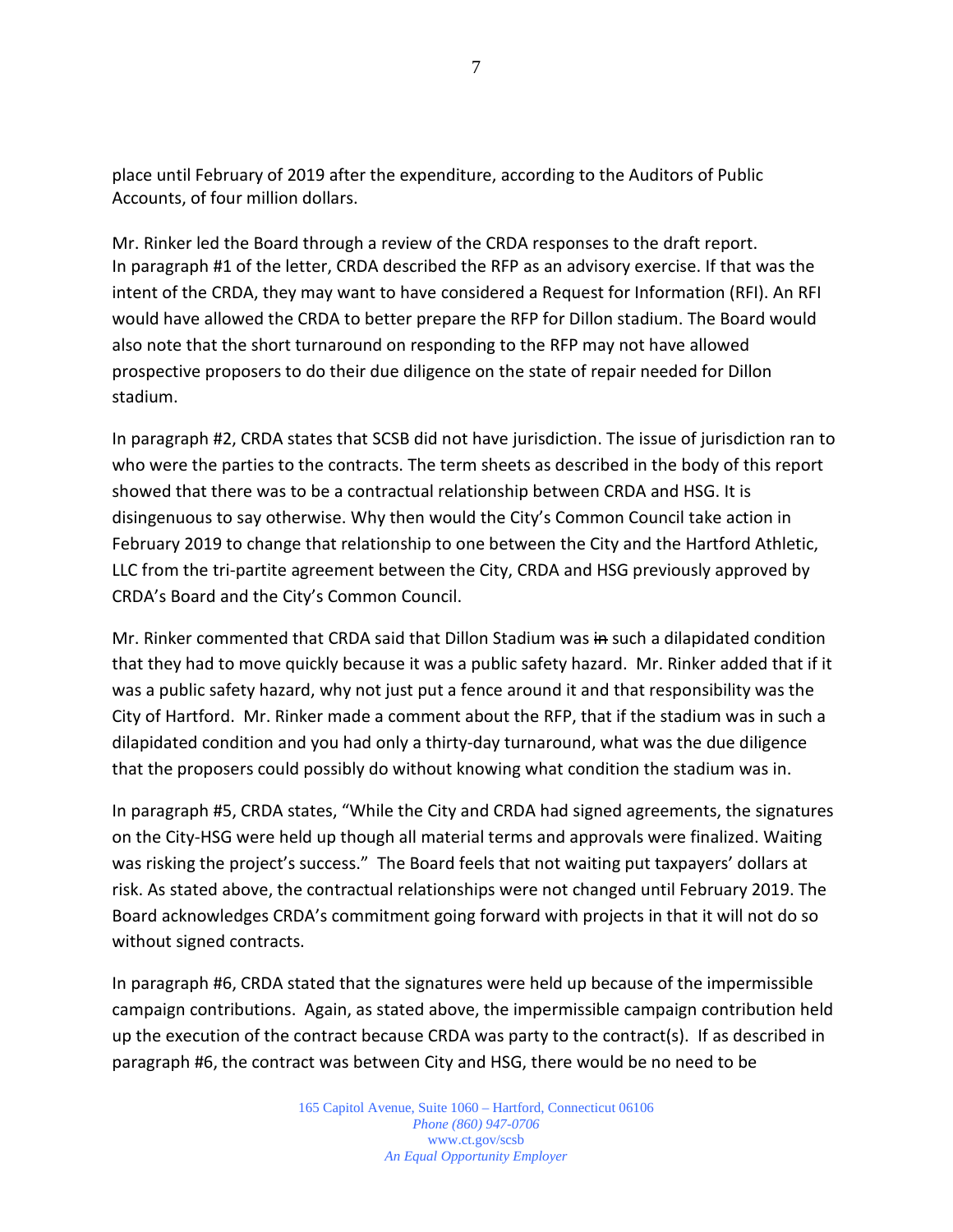concerned about the impermissible campaign contributions. Contrary to CRDA assertion that SEEC had jurisdiction, but SCSB did not, if the contract was between CRDA and HSG as spelled out in the term sheets, SCSB may have found HSG was a non-qualified proposer and/or state contractor. The Board under its authority may have nullified such contract.

Recommendation #1 – CRDA accepts the Board's recommendation regarding the use of MOUs in the future.

Recommendation #2 – CRDA accepts the Board's recommendation regarding developing sole source standards in its procurement procedures.

Recommendation #3 – CRDA states the deterioration of the Dillon stadium would not have given any of the respondents a good handle on the final needs of the stadium. In preparing a RFP with such a short turnaround time, the proposers should have been given an opportunity to do their due diligence on the state of Dillon stadium prior to submitting their responses.

Recommendation #4 – CRDA accepts the Board's recommendation to make proposers aware of potential funding sources in future projects.

Recommendation #5 – CRDA states that it was following OPM's Procurement Standards that does not require the disclosure of weight of selection. The Board remains committed that in this process where there were objectives of the RFP and selection criteria that the CRDA should have followed ABA's model procurement code in adopting weights.

Recommendation #6 – CRDA does not opine on the recommendation.

Recommendation #7 – CRDA agrees with the Board's recommendation.

Recommendation #8 – CRDA accepts the Board's recommendation.

Recommendation #9 – CRDA does not opine on the Board's recommendation regarding OPM's role in releasing funds to CRDA and the requirement for a contract to be in place with a professional sports team. CRDA does state that it does in its procurement process state upfront the requirement regarding political contributions. SCSB commends CRDA for this upfront disclosure. The Board will not speculate why the principal of HSG went ahead anyway and made these contributions. It is sufficient to say that the delay in executing the contracts combined with desire of the HSG to expedite the rehabilitation process must rest with HSG and not CRDA. If HSG wanted to expedite the process, it should have followed the direction of CRDA regarding political contribution.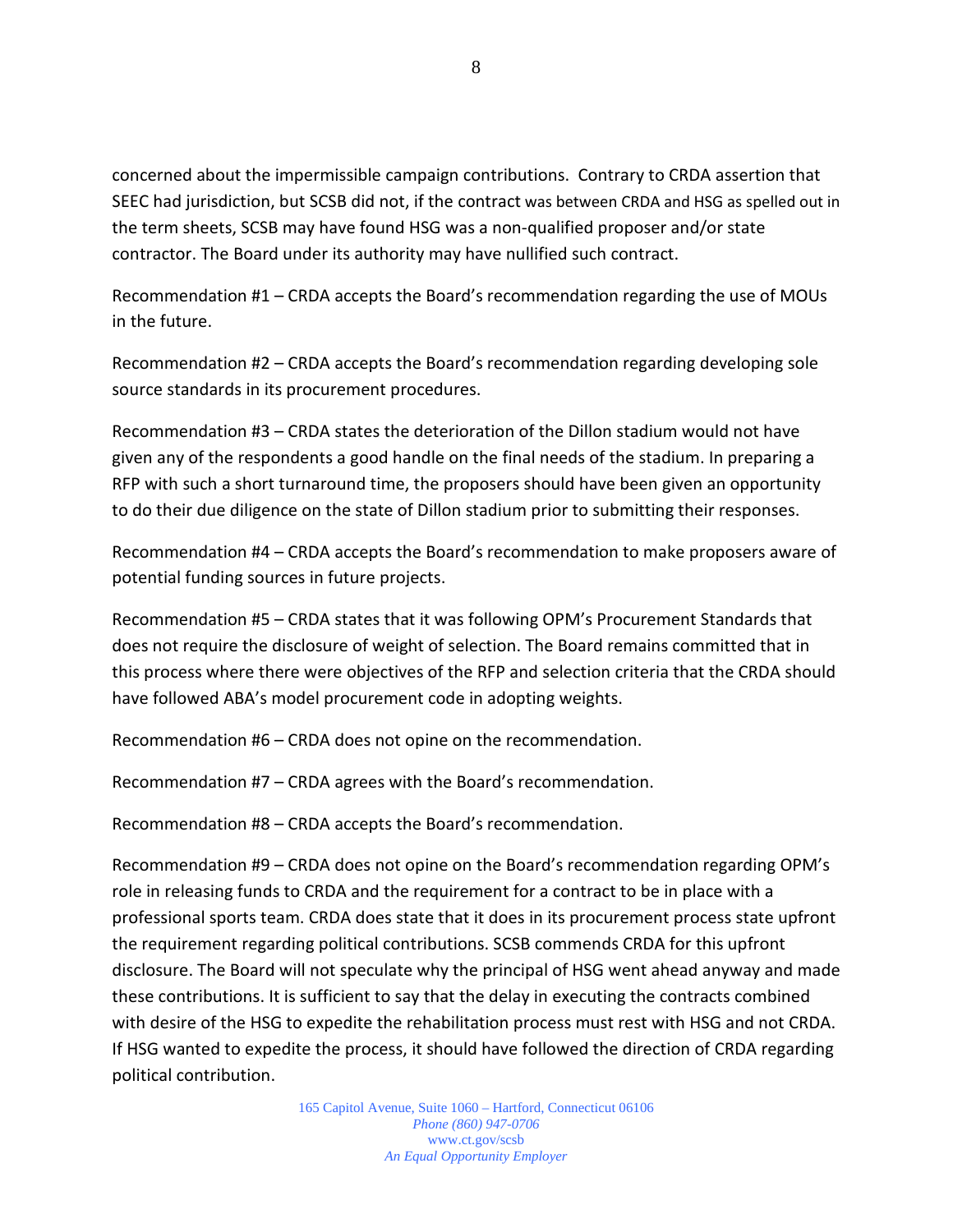CRDA does not opine on the SCSB recommendation regarding OPM's release of bond funds. The Board would note that the funds were released upon the request of CRDA.

Recommendation #10 – CRDA believes that it was appropriate to sole source the contract to JCJ Architecture based upon their experience and expertise with Dillon stadium. CRDA stated the law allows sole source contracts when the cost to CRDA of competitive selection process would outweigh the benefit of such procedure. While JCJ Architecture may have been the best contractor for the project, the Board believes an open and transparent procurement process serves the need of the public and except in extraordinary and emergency circumstance should the competitive process not be the regular course of conduct. CRDA's own policies on procurement were ignored in this circumstance. The Board in two reports noted the high level of non-competitive contracts in state service and such high level should be the exception and not the rule.

Recommendation #11 – CRDA points to its response in recommendation #10 as dispositive to the Board's recommendation, the Board continues its position regarding its recommendation regarding competitive procurement.

Recommendation #12 – CRDA agrees to the Board's recommendation.

# **CONCLUSIONS AND RECOMMENDATIONS**

- 1. When the City asked CRDA to conduct an RFP on its behalf, the City and CRDA should have entered into a memorandum of agreement outlining the roles, responsibilities and procedures for conducting such an RFP. In the future, CRDA should enter into memorandums of agreement when acting on the behalf of a state agency or a public subdivision of the state.
- 2. The circumstances for the waiver of competitive procurement applicable to the JCJ Architecture contract are found in C.G.S. 4e-1(16), emergency procurement and C.G.S. 43-16(6), waiver of bid or proposal for extraordinary circumstances. The SCSB does not find these circumstances to apply to the JCJ contract. CRDA should have known of the need for transparency in this process given the prior history regarding the Dillon Stadium renovation and the expenditure of public dollars. CRDA should incorporate language regarding the waiving of competitive procurement into its policies and procedures on procurement.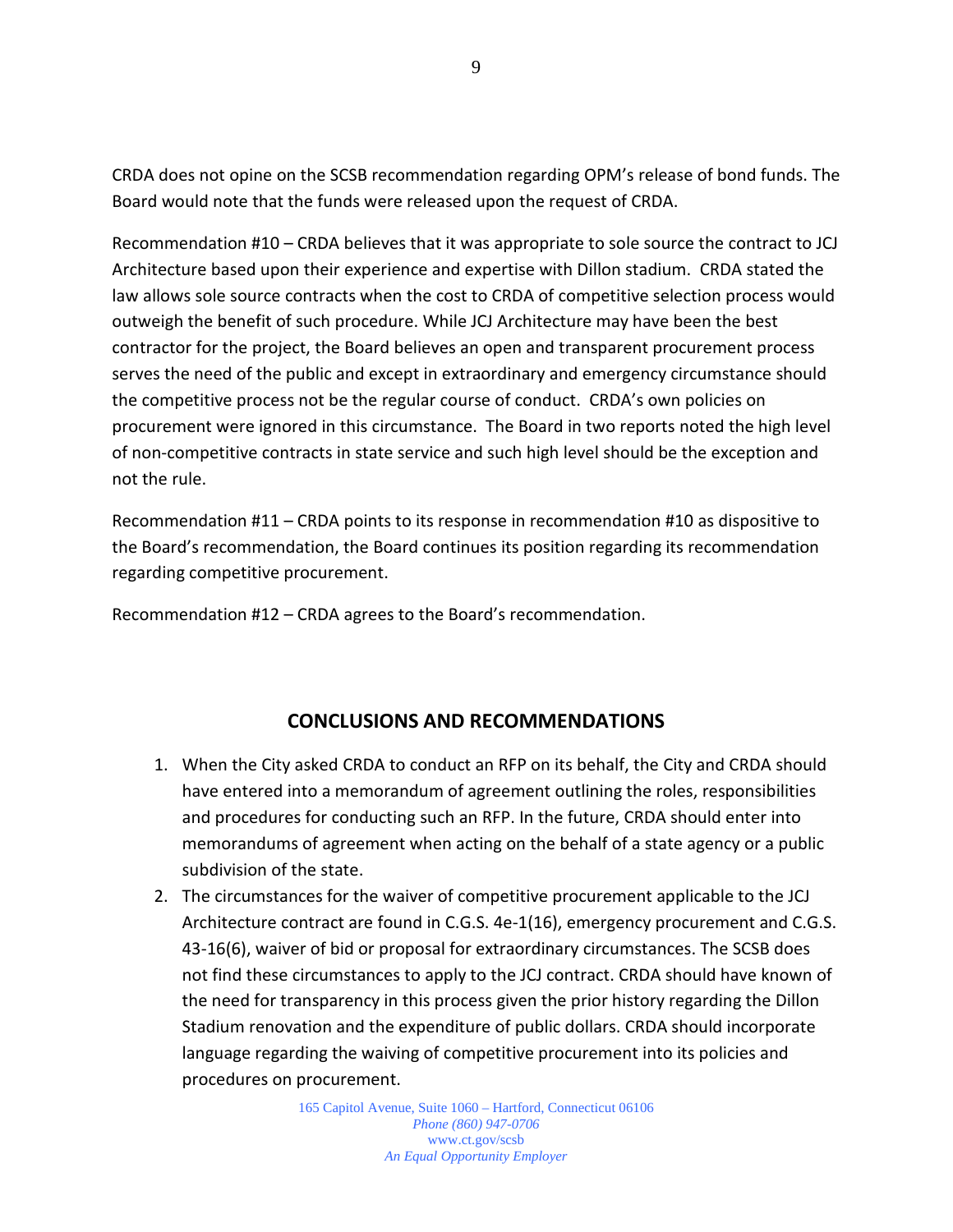- 3. In issuing an RFP, it is assumed that all interested parties submitting responses have access to the same information. It appears that HSG through its prior discussion with the City was aware of the need for \$10 million for renovating Dillon Stadium. It also appears that CRDA was also aware of those discussions. In issuing the RFP, it should have included the amount of funds necessary to renovate Dillon stadium and the potential source of public funds so that respondents or potentially other respondents were aware of such funds. CRDA should in future procurement make sure that all bidders or proposers are operating on a level playing field.
- 4. If the City and CRDA knew at the time public money was going to be available or possibly available, it should have been explicitly stated in the RFP.
- 5. CRDA listed objectives for the RFP. These objectives and selection criteria should be used by the evaluation team to assess each proposal. In the future, CRDA, when issuing an RFP with multiple objectives/criteria, should disclose the weight of each objective/criteria. Disclosing the weighted criteria will allow each bidder/proposer to make their best offers and, eventually, the bidder/proposer will see how their offer lined up with other respondents to the RFP. Such weighting of objectives and selection criteria are recommended in the American Bar Association's Model Procurement Codes.
- 6. Following the RFP and recommendation of HSG by CRDA to the City, the City effectively abandoned the RFP by substantially changing the construct of the original RFP. CRDA and/or the City should have declared at that point the RFP and its evaluation were no longer valid. CRDA should develop as part of its procurement policies and procedures; 1) notification to bidders or proposers when it plans the to abandon a RFP 2) notification to bidders or proposers of any substantial change to a RFP, and 3) the effect of any substantial change to a RFP and the proposals submitted by the bidders or proposers.
- 7. Following the abandonment of the RFP, HSG, CRDA and the City entered into term sheets that were approved by the CRDA Board, and the City's Common Council. The initial term sheets were between the City and CRDA, and CRDA and HSG. It appears that the parties operated as though the term sheets were legally binding contracts. CRDA should have only engaged with HSG under a legally binding contract. CRDA should develop as part of its procurement policies and procedures that any expenditure of public funds or commitment of resources with a non-public entity should not occur until there is a legally binding agreement. SCSB further recommends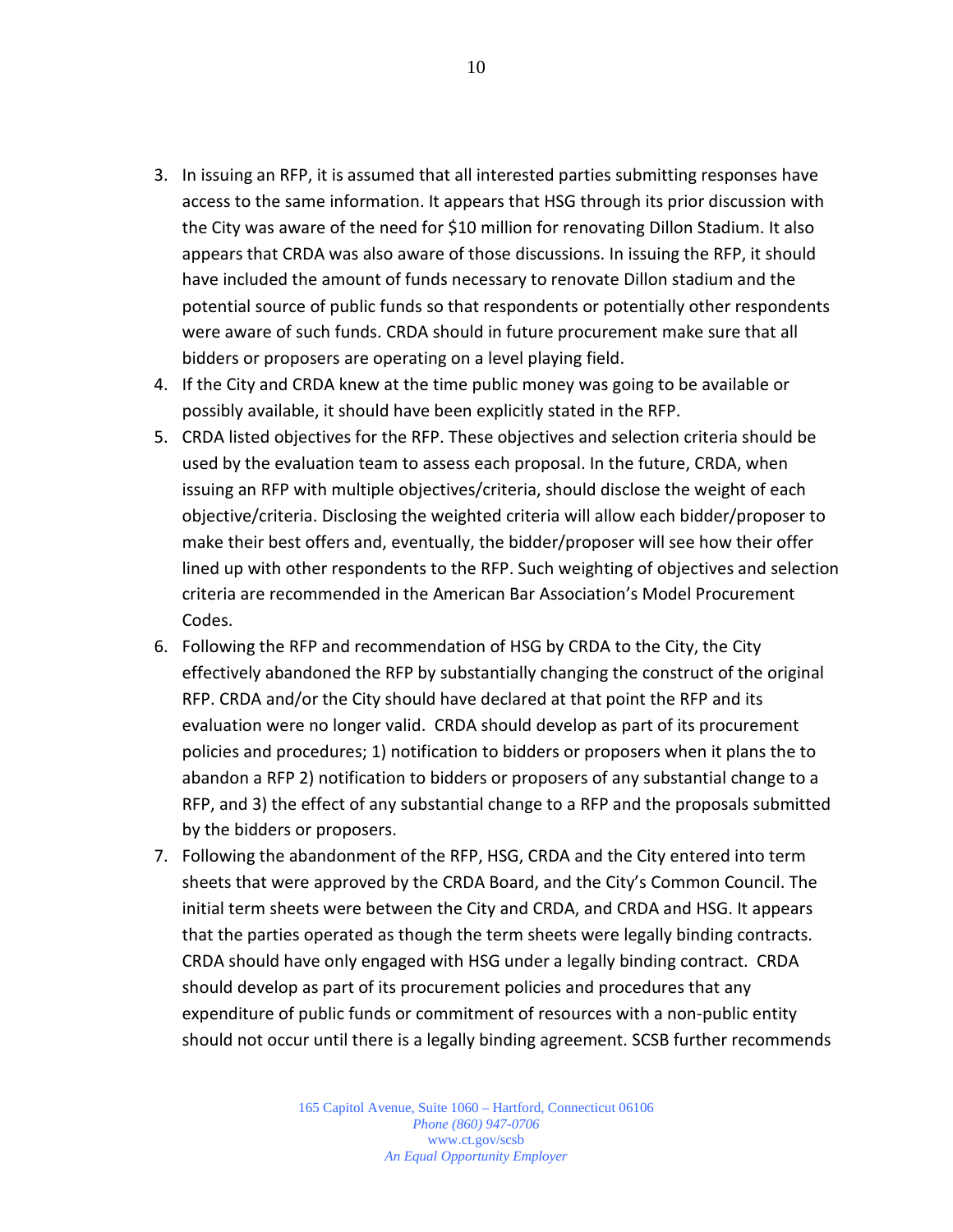any agreement between a quasi-public and a non-public entity should be reviewed for form by the Attorney General's office.

- 8. As recommended above, CRDA should conduct a review of its policies and procedures for the procurement of goods and services. The SCSB will share with CRDA model language for undertaking its review.
- 9. In February 2018, the State Bond Commission approved \$10 million in public funds for the renovation of Dillon stadium contingent upon a signed agreement for a professional sports team. The funds were released to CRDA prior to a signed agreement and CRDA expended those funds prior to a signed agreement. OPM should put into a place a procedure to ensure that the terms of a bond authorization are met prior to the release of funds. CRDA's representation that then Secretary Barnes knew of the situation is insufficient to secure the funds and to expend such funds. As state in #7 above, term sheets are not legally binding agreements. In the event that CRDA and/or the City failed to reach an agreement with HSG, public funds would have been improperly spent. In the case of the original arrangement under the term sheets, it would not have been possible for CRDA to have entered into a legally binding agreement with HSG because of the political contributions made by HSG owner, Bruce Mandell to the gubernatorial campaign of Bob Stefanowski. Such contributions would have made Mr. Mandell's company a non-qualified proposer and/or contractor under C.G.S 4e-34. CRDA should inform prospective bidders, proposers and contractors at the onset of its procurement process of the prohibitions on political contributions under C.G.S. 9-612(f).
- 10. CRDA should not have directed HSG to enter into a non-competitive contract with JCJ Architecture. As stated above, term sheets are not legally binding agreements and therefore CRDA had no authority to direct HSG to circumvent the competitive bidding process for a project that CRDA would ultimately be the project manager. SCSB saw no authority or contract that allowed CRDA to direct HSG to use JCJ Architecture. CRDA should develop as part of its procurement policies and procedures that any expenditure of public funds or commitment of resources with a non-public entity should not occur until there is a legally binding agreement.
- 11. CRDA in the Dillon Stadium renovation had in effect become the project manager. It instructed HSG to hire JCJ Architecture to design the renovation work and it hired through a RFP process Newfield Construction to do the renovation work. To assume that role, the City entered into a license agreement with CRDA. Any actions taken by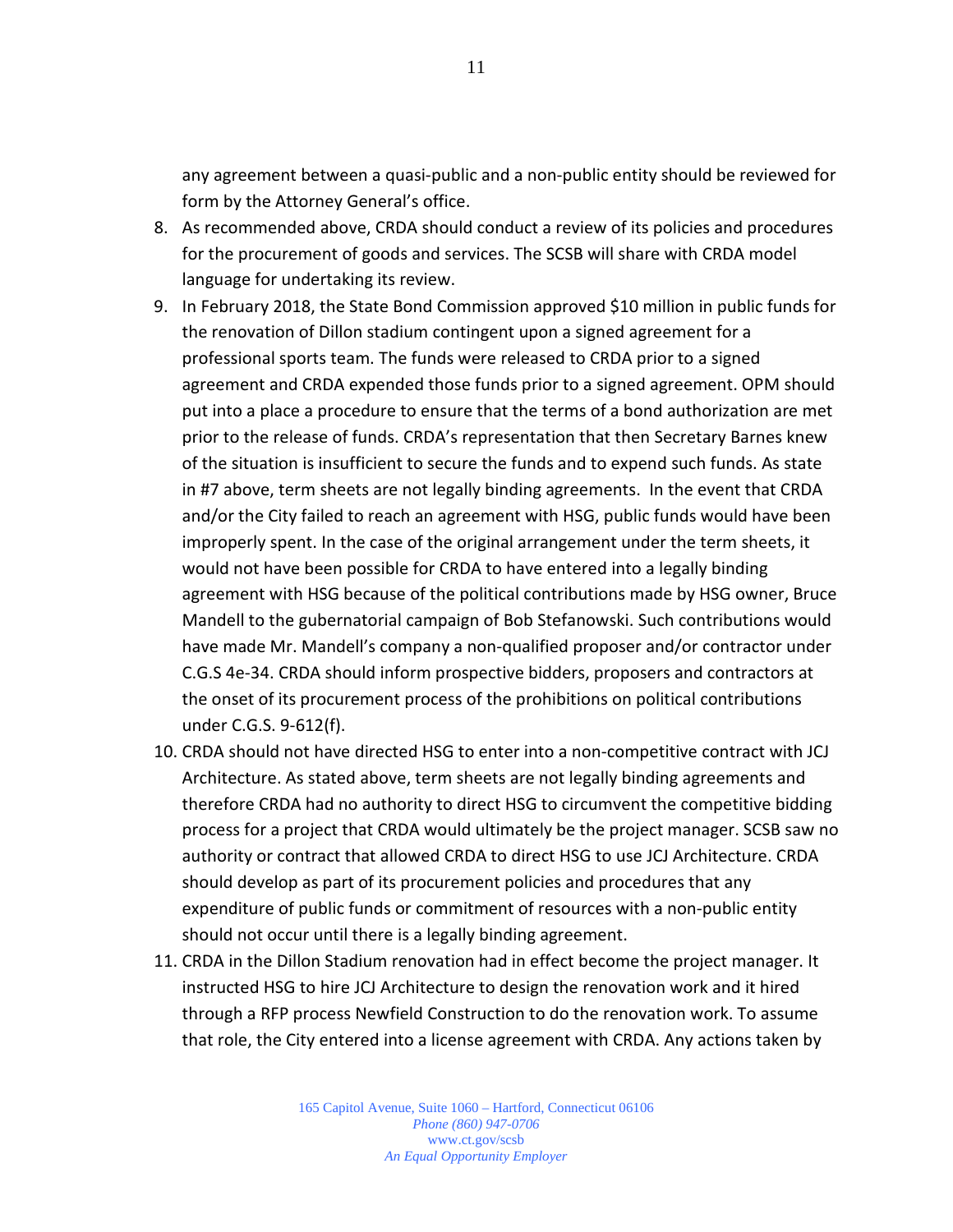CRDA as the licensee would have to be in compliance with State law and its own policies and procedures regarding the procurement of goods and services.

- 12. The SCSB finds that it is not in the public interest to have public funds expended without legally enforceable contracts; to do so puts these public funds at risk.
- 13. (Post Comment Recommendation) The Board of CRDA has the fiduciary responsibility to comply with laws and regulations but also to avoid any activity which would imply the slightest chance of contracting improprieties. We recommend the Board review its governance policies and procedures and make changes, if any, to ensure that the highest standards of transparency, accountability, security, and trust prevail for the benefit of the taxpayers of the State of Connecticut.

Stuart Mahler praised Mr. Rinker and the committee for writing the report and recommends approval.

Lauren Gauthier commented about the section where CRDA disagreed with the Board concerning the ABA recommendation on weighting. Ms. Gauthier did some research and OPM does recommend weighting and at least a minimum of seven weeks in response time for an RFP.

Albert Ilg commented that this whole thing could be avoided if the city of Hartford had approached the Hartford Building Commission. Mr. Ilg also complimented the committee and praised Chair Fox.

Donna Karnes added her praise to the committee and the leadership of Chair Fox.

Brenda Sisco added that as a member of the committee she wanted to give kudos because we have been working on this report for a long time and it is nice to have a final report. Ms. Sisco recognized the work by Mr. Rinker in drafting the report and thanked Ms. Gauthier for her work.

Chair Fox asked to make a few comments before the Board votes.

Chair Fox stated this investigation and report was very challenging for the Board. The Board was really handicapped by not having a Board staff attorney. The statute that created the Board contemplated much more staff to investigate these types of things. We didn't have a Chief Procurement Officer, which the statute calls for and made it complicated to take on such an investigation. Chair Fox expressed that the regional development authorities and the quasipublics from his prospective perform a very important part of economic development for our State. So much economic development is regional and having one table where all the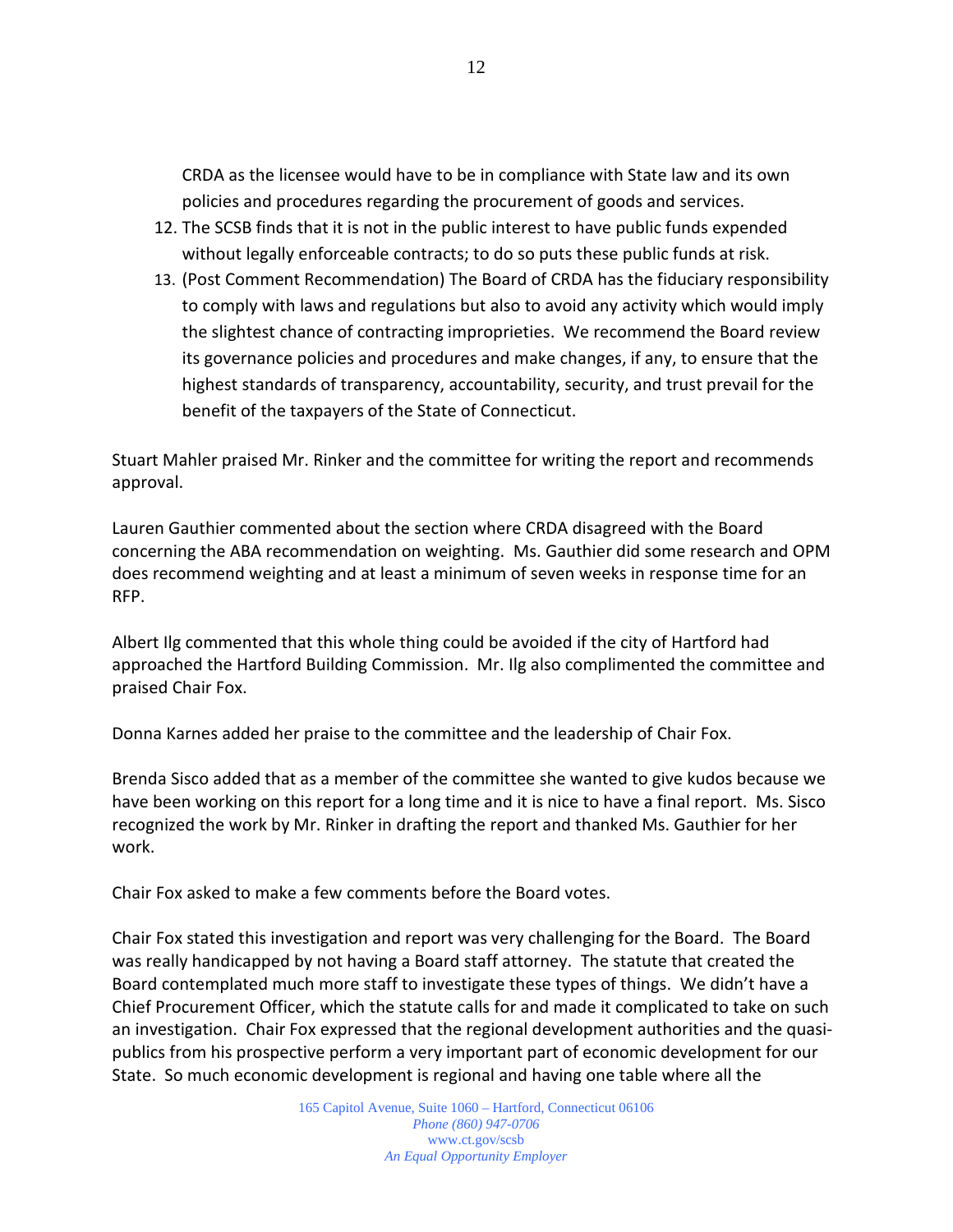stakeholders is extremely important for the success of our State. The idea of nimble means having the table where everyone has a place should be the definition of nimble. Nimble should not mean having bad procurement policies, nimble should not mean an uneven playing field, nimble should not mean sacrificing the due diligence needed to protect the taxpayers. Nimble should mean one table where it all gets discussed is nimble.

Chair Fox explained that what happened in the reconstruction of Dillon Stadium is fortunately the stadium got rebuilt. Chair Fox added, the way it was done was not right, the RFP was not right and it was not good for the State; it reduces the confidence of the people of our State and the integrity of these processes and that's bad in a time when we need to build trust in government.

Chair Fox stated that our State has a culture of not taking competitive bidding seriously. He added the Board discovered this when the Board's Data Analysis Work Group under Al Bertoline conducted their studies in 2018 and 2019. Chair Fox further stated the Board needs to say to the agencies of the State and to the quasi-public agencies that we need to get to a culture of the importance of competitive bidding as a critical part of how we do procurement.

Chair Fox concluded by stating. If the Board approves this report, it is our intention to bring this to the attention of the Legislature and the Governor to find out how we instill a culture of transparency and competitive bidding in Connecticut.

Stuart Mahler expressed his agreement with Chair Fox's comments

Chair Fox asked for a vote on the Motion made by Lauren Gauthier and seconded by Alfred Bertoline to approve the report. All voted in favor.

# 7. Complaint received concerning the Connecticut Port Authority

Executive Director Guay explained that the complaint was filed by Mr. Kevin Blacker and supported by more than dozens of communications concerning the Connecticut Port Authority and the construction or reconstruction of the New London State Pier. Mr. Blacker requests that we look at the contracting by the Port Authority.

Chair Fox explained our normal process is to look at every complaint and take an initial look. Chair Fox informed the Board that he will have Executive Director and Xholina Nano take a first look and report back to the Board.

# 8. Other Business